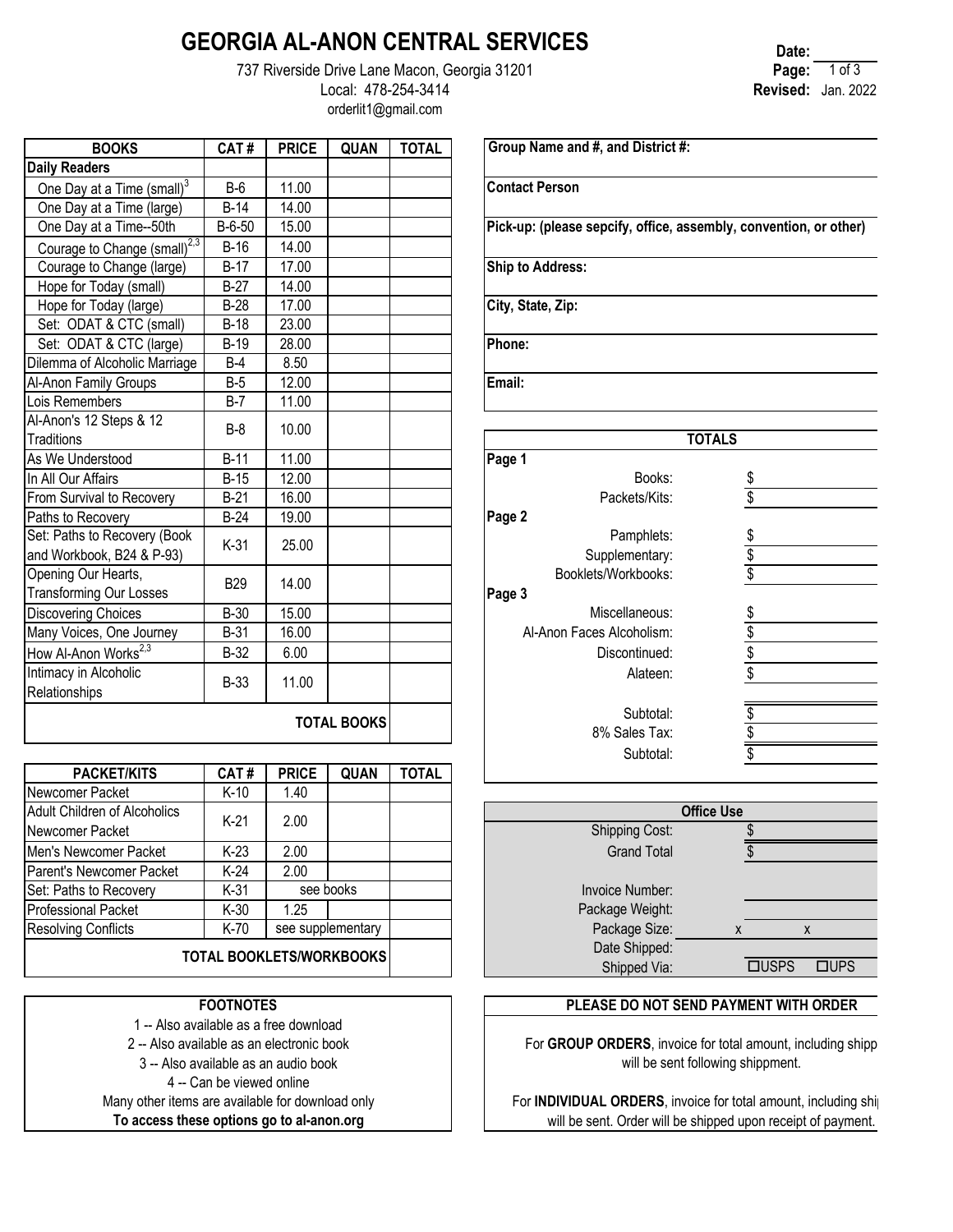# **GEORGIA AL-ANON CENTRAL SERVICES**

737 Riverside Drive Lane Macon, Georgia 31201

```````````````````````````````````````````````````````````````````````````````````````

orderlit1@gmail.com

| Date:    |            |  |
|----------|------------|--|
| Page:    | $2$ of $3$ |  |
| Revised: | Jan. 2022  |  |

| <b>PAMPHLETS</b>                        | CAT#          | <b>PRICE</b> | <b>QUAN</b>            | <b>TOTAL</b> | <b>SUPPLEMENTARY</b>                   | CAT#          | <b>PRICE</b> | <b>QUAN</b> |
|-----------------------------------------|---------------|--------------|------------------------|--------------|----------------------------------------|---------------|--------------|-------------|
| Al-Anon is for Men                      | $P-1$         | 0.30         |                        |              | Information for the Newcomer           | $S-4$         | 0.20         |             |
| Al-Anon, You & the Alcoholic            | $P-2$         | 0.35         |                        |              | Table Anonymity Card                   | $S-9$         | 0.35         |             |
| Alcoholism - Merry-Go-Round             | $P-3$         | 0.75         |                        |              | Troubled by Someone's                  | $S-17$        | 0.03         |             |
| <b>Named Denial</b>                     |               |              |                        |              | Drinking? <sup>1</sup>                 |               |              |             |
| Alcoholism-Family Disease (sm)          | $P-4$         | 0.80         |                        |              | Detachment <sup>1</sup>                | $S-19$        | 0.03         |             |
| Alcoholism-Family Disease (Ig)          | $P-4L$        | 1.50         |                        |              | Seventh Tradition                      | $S-21$        | 0.25         |             |
| Freedom from Despair                    | $P-6$         | 0.20         |                        |              | Al-Anon Focus/Declaration Table        | $S-24$        | 1.50         |             |
| Guide for the Family of Alcoholic       | $P-7$         | 0.35         |                        |              | Card                                   |               |              |             |
| How Can I Help My Children?             | $P-9$         | 0.70         |                        |              | Did You Grow Up With a                 | $S-25$        | 0.03         |             |
| Purpose & Suggestions                   | $P-13$        | 0.25         |                        |              | Problem Drinker? <sup>1</sup>          |               |              |             |
| So You Love an Alcoholic                | $P-14$        | 0.25         |                        |              | Links of Service <sup>1</sup>          | $S-28$        | 0.15         |             |
| Three Views of Al-Anon                  | $P-15$        | 0.30         |                        |              | <b>Fact Sheet for Professionals</b>    | <b>S-37ES</b> | 0.15         |             |
| To Parents of Alcoholics                | $P-16$        | 0.75         |                        |              | English/Spanish <sup>1</sup>           |               |              |             |
| <b>Twelve Steps &amp; Traditions</b>    | $P-17$        | 0.75         |                        |              | Attracting & Cooperating <sup>1</sup>  | S-40          | 0.10         |             |
| What Do You Do About the                | $P-19$        | 0.30         |                        |              | Joy of Service <sup>1</sup>            | $S-57$        | 0.10         |             |
| Alcoholic's Drinking                    |               |              |                        |              | Alcoholic, Their Families, & the       | S-65ES        | 0.10         |             |
| Sponsorship What's It's All Abou        | $P-31$        | 0.40         |                        |              | Judicial System <sup>1</sup>           |               |              |             |
| This is Al-Anon                         | P-32          | 0.40         |                        |              | Al-Anon Welcomes Native                | S-67          | 0.05         |             |
| Why Anonymity in Al-Anon                | P-33          | 0.35         |                        |              | Americans/Aboriginals <sup>1</sup>     |               |              |             |
| Why Conference Approved                 | P-35          | 0.10         |                        |              | Al-Anon Welcomes All People of         | S-68          | 0.05         |             |
| Literature <sup>1</sup>                 |               |              |                        |              | Color <sup>1</sup>                     |               |              |             |
| Al-Anon Fact File                       | P-36          | 0.25         |                        |              | Al-Anon Wecomes Adult Children         | S-69          | 0.05         |             |
| The Al-Anon Focus                       | $P-45$        | 0.30         |                        |              | of Alcoholics <sup>1</sup>             |               |              |             |
| Al-Anon Sharings from ACOA              | $P-47$        | 0.75         |                        |              | <b>Conflict Resolution Wallet Card</b> | $S-71$        | 1.00         |             |
| <b>Understanding Ourselves and</b>      | $P-48$        | 0.25         |                        |              | Using the Traditions in Conflict       | $S-72$        | 4.00         |             |
| Alcoholism                              |               |              |                        |              | Resolution                             |               |              |             |
| Al-Anon is Spoken Here                  | $P-53$        | 0.35         |                        |              | Talk to Each Other - Resolving         | $S-73$        | 4.50         |             |
| The Concepts: Al-Anon's Best            | P-57          | 1.00         |                        |              | Conflicts Within Al-Anon               |               |              |             |
| <b>Kept Secret</b>                      |               |              |                        |              | Using Al-Anon Principles to            |               |              |             |
| Al-Anon's 12 Traditions                 | P-60          | 1.00         |                        |              | Resolve Conflicts - S71, S72,          | K-70          | 9.00         |             |
| Illustrated                             |               |              |                        |              | <b>S73</b>                             |               |              |             |
| Does She Drink too Much?                | P-62          | 0.30         |                        |              | Parents of Alcoholics (Timely          | R-18          | 1.00         |             |
| Alateens Share with Adults in           | P-67          | 0.30         |                        |              | Reprint)                               |               |              |             |
| <b>Their Lives</b>                      |               |              |                        |              | <b>GACS Rack Outreach Card</b>         | GACS-01       | 0.15         |             |
| What Happens After                      | P-81ES        | 0.15         |                        |              | WSO Bundle (New + Limited)             | K-71          | 25.00        |             |
| Treatment? English/Spanish <sup>1</sup> |               |              |                        |              | Incl: B15, B27, M12, P78 - \$5 Savings |               |              |             |
| Living in a Shelter?                    | P-82ES        | 0.15         |                        |              | <b>TOTAL SUPPLEMENTARY</b>             |               |              |             |
| English/Spanish <sup>1</sup>            |               |              |                        |              |                                        |               |              |             |
| Service Sponsorship                     | P-88          | 0.50         |                        |              | <b>BOOKLETS/WORKBOOKS</b>              | CAT#          | <b>PRICE</b> | <b>QUAN</b> |
| Doubting Your Sanity? <sup>1</sup>      | <b>P-89ES</b> | 0.15         |                        |              | Blueprint for Progress (orginal)       | $P-5$         | 4.00         |             |
| Hope and Understanding for              |               |              |                        |              | Groups at Work 2018-2021 <sup>1</sup>  | $P-24$        | 1.00         |             |
| Parents & Grandparents                  | P-94          | 0.75         |                        |              | Al-Anon/Alateen Service Manual         | P24/27        | 5.00         |             |
|                                         |               |              |                        |              | 2018-20214                             |               |              |             |
|                                         |               |              | <b>TOTAL PAMPHLETS</b> |              |                                        |               |              |             |
|                                         |               |              |                        |              |                                        |               |              |             |

### **FOOTNOTES**

1 -- Also available as a free download

2 -- Also available as an electronic book 3 -- Also available as an audio book 4 -- Can be viewed online Many other items are available for download only **To access these options go to al-anon.org**

| <b>PAMPHLETS</b>                                      | CAT#          | <b>PRICE</b> | QUAN | <b>TOTAL</b> | <b>SUPPLEMENTARY</b>                                    | CAT#          | <b>PRICE</b> | <b>QUAN</b> |
|-------------------------------------------------------|---------------|--------------|------|--------------|---------------------------------------------------------|---------------|--------------|-------------|
| is for Men                                            | $P-1$         | 0.30         |      |              | Information for the Newcomer                            | $S-4$         | 0.20         |             |
| You & the Alcoholic                                   | $P-2$         | 0.35         |      |              | Table Anonymity Card                                    | $S-9$         | 0.35         |             |
| m - Merry-Go-Round<br>enial                           | $P-3$         | 0.75         |      |              | Troubled by Someone's<br>Drinking? <sup>1</sup>         | $S-17$        | 0.03         |             |
| m-Family Disease (sm)                                 | $P-4$         | 0.80         |      |              | Detachment <sup>1</sup>                                 | $S-19$        | 0.03         |             |
| m-Family Disease (Ig)                                 | $P-4L$        | 1.50         |      |              | Seventh Tradition <sup>1</sup>                          | $S-21$        | 0.25         |             |
| from Despair                                          | $P-6$         | 0.20         |      |              | Al-Anon Focus/Declaration Table                         |               |              |             |
| the Family of Alcoholic                               | $P-7$         | 0.35         |      |              | Card                                                    | $S-24$        | 1.50         |             |
| I Help My Children?                                   | $P-9$         | 0.70         |      |              | Did You Grow Up With a                                  |               |              |             |
| & Suggestions                                         | $P-13$        | 0.25         |      |              | Problem Drinker? <sup>1</sup>                           | $S-25$        | 0.03         |             |
| ove an Alcoholic                                      | $P-14$        | 0.25         |      |              | Links of Service <sup>1</sup>                           | S-28          | 0.15         |             |
| ews of Al-Anon                                        | $P-15$        | 0.30         |      |              | <b>Fact Sheet for Professionals</b>                     |               |              |             |
| ts of Alcoholics                                      | $P-16$        | 0.75         |      |              | English/Spanish <sup>1</sup>                            | <b>S-37ES</b> | 0.15         |             |
| teps & Traditions                                     | $P-17$        | 0.75         |      |              | Attracting & Cooperating <sup>1</sup>                   | S-40          | 0.10         |             |
| You Do About the                                      | $P-19$        | 0.30         |      |              | Joy of Service <sup>1</sup>                             | $S-57$        | 0.10         |             |
| 's Drinking                                           |               |              |      |              | Alcoholic, Their Families, & the                        | S-65ES        | 0.10         |             |
| ship What's It's All Abou                             | $P-31$        | 0.40         |      |              | Judicial System <sup>1</sup>                            |               |              |             |
| -Anon                                                 | $P-32$        | 0.40         |      |              | Al-Anon Welcomes Native                                 | S-67          | 0.05         |             |
| nymity in Al-Anon                                     | P-33          | 0.35         |      |              | Americans/Aboriginals <sup>1</sup>                      |               |              |             |
| ference Approved                                      | P-35          | 0.10         |      |              | Al-Anon Welcomes All People of<br>Color <sup>1</sup>    | S-68          | 0.05         |             |
| Fact File                                             | $P-36$        | 0.25         |      |              | Al-Anon Wecomes Adult Children                          |               |              |             |
| non Focus                                             | $P-45$        | 0.30         |      |              | of Alcoholics <sup>1</sup>                              | S-69          | 0.05         |             |
| Sharings from ACOA                                    | $P-47$        | 0.75         |      |              | <b>Conflict Resolution Wallet Card</b>                  | $S-71$        | 1.00         |             |
| <b>Inding Ourselves and</b><br>m                      | $P-48$        | 0.25         |      |              | Using the Traditions in Conflict<br>Resolution          | $S-72$        | 4.00         |             |
| is Spoken Here                                        | $P-53$        | 0.35         |      |              | Talk to Each Other - Resolving                          | $S-73$        | 4.50         |             |
| cepts: Al-Anon's Best<br>ret:                         | $P-57$        | 1.00         |      |              | Conflicts Within Al-Anon<br>Using Al-Anon Principles to |               |              |             |
| s 12 Traditions                                       | $P-60$        | 1.00         |      |              | Resolve Conflicts - S71, S72,<br>S73                    | K-70          | 9.00         |             |
| e Drink too Much?                                     | $P-62$        | 0.30         |      |              | Parents of Alcoholics (Timely                           | $R-18$        | 1.00         |             |
| Share with Adults in                                  | P-67          | 0.30         |      |              | Reprint)                                                |               |              |             |
| es                                                    |               |              |      |              | <b>GACS Rack Outreach Card</b>                          | GACS-01       | 0.15         |             |
| ppens After                                           | <b>P-81ES</b> | 0.15         |      |              | WSO Bundle (New + Limited)                              | $K-71$        | 25.00        |             |
| <u>nt?  English/Spanish<sup>1</sup></u><br>a Shelter? |               |              |      |              | Incl: B15, B27, M12, P78 - \$5 Savings                  |               |              |             |
|                                                       | D OODO        | 0.45         |      |              | <b>TOTAL SUPPLEMENTARY</b>                              |               |              |             |

| <b>BOOKLETS/WORKBOOKS</b>                                | CAT#   | <b>PRICE</b> | <b>QUAN</b> |
|----------------------------------------------------------|--------|--------------|-------------|
| Blueprint for Progress (orginal)                         | P-5    | 4.00         |             |
| Groups at Work 2018-2021 <sup>1</sup>                    | $P-24$ | 1.00         |             |
| Al-Anon/Alateen Service Manual<br>2018-2021 <sup>4</sup> | P24/27 | 5.00         |             |
| Living with Sobriety                                     | P-49   | 4.00         |             |
| When I Got Busy, I Got Better                            | P-78   | 4.00         |             |
| <b>Blueprint for Progress 4th Step</b>                   | P-91   | 9.00         |             |
| Reaching for Personal Freedom -<br>Living the Legacies   | P-92   | 15.00        |             |
| Paths to Recovery Workbook                               | P-93   | 10.00        |             |
| <b>TOTAL BOOKLETS/WORKBOOKS</b>                          |        |              |             |